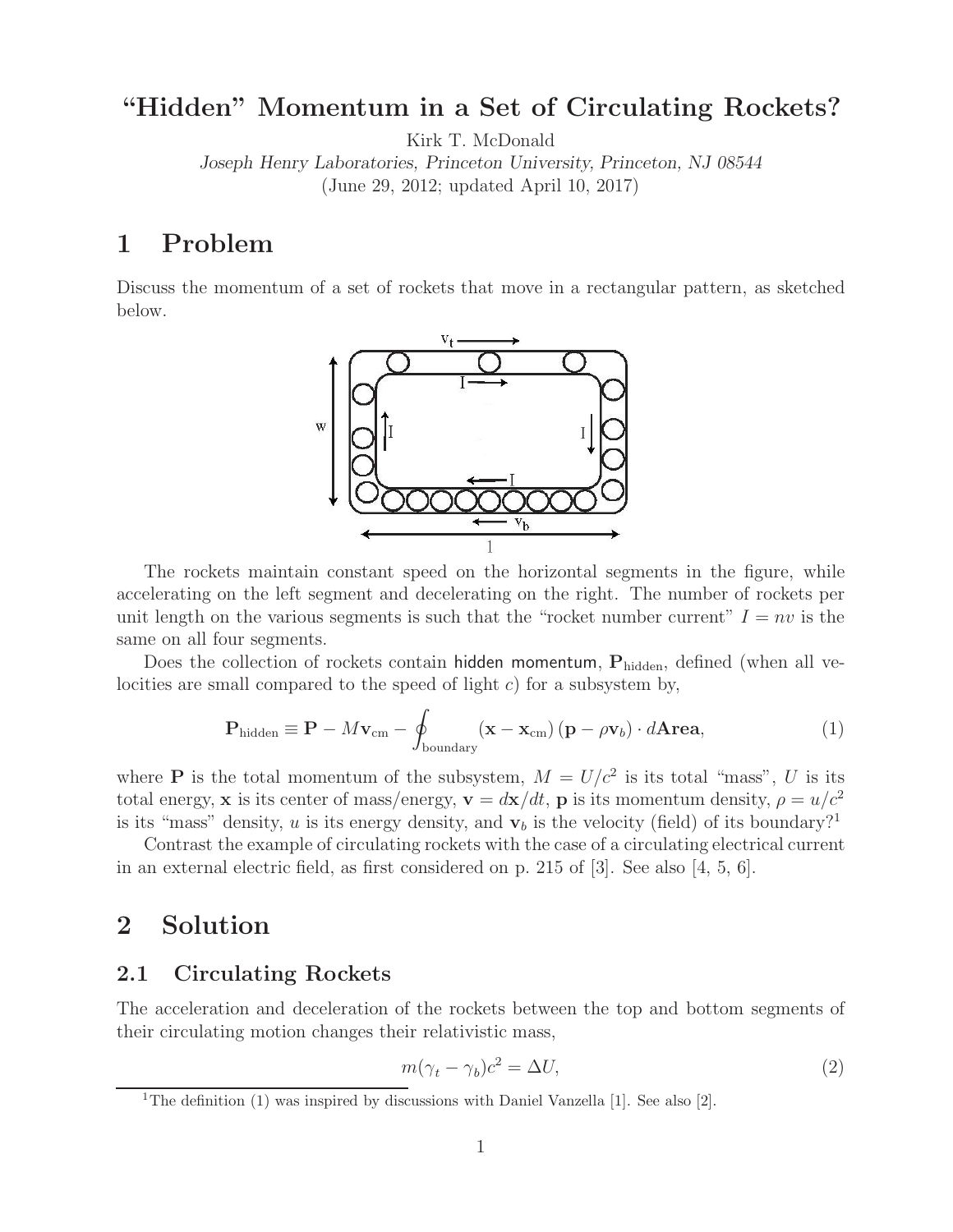where m is the rest mass of the rockets and  $\gamma = 1/\sqrt{1 - v^2/c^2}$ . The "rocket current" on the top and bottom segments is,

$$
I = n_b v_b = n_t v_t,\tag{3}
$$

such that the total momentum of the rockets is,

$$
\mathbf{P}_{\text{rockets}} = (n_t l m \gamma_t v_t - n_b l \gamma_b v_b) \hat{\mathbf{x}} = -\frac{l I \Delta U}{c^2} \hat{\mathbf{x}},\tag{4}
$$

taking the top and bottom segments to be in the x-direction and to have length  $l$ .

The center-of-mass velocity of the system of rockets is given by,

$$
M_{\text{rockets}} \mathbf{v}_{\text{cm,rockets}} = (n_t l m \gamma_t v_t - n_b l \gamma_b v_b) \hat{\mathbf{x}} = P_{\text{rockets}},
$$
\n
$$
(5)
$$

where  $M_{\text{rockets}}$  is the sum of the masses of all rockets.<sup>2</sup>

The system of rockets has no boundary, so according to the definition (1),

$$
\mathbf{P}_{\text{hidden,rockets}} = \mathbf{P}_{\text{rockets}} - M_{\text{rockets}} \mathbf{v}_{\text{cm,rockets}} = 0. \tag{6}
$$

That is, the system of rockets has no "hidden" momentum, although it does have small "relativistic" momentum (4) of order  $1/c^2$ .<sup>3,4</sup>

#### **2.2 Circulating Electrical Current in an External Electric Field**

This contrasts with the case where the rockets are electrical charges e constrained to circulate inside a nonconducting tube. In this case their acceleration and deceleration is due to an external electric field **E** which points upwards, as in the figure below.



<sup>&</sup>lt;sup>2</sup>Although the center-of-mass velocity  $\mathbf{v}_{cm,rockets}$  of the set of rockets is nonzero, the position of the center of mass of the rockets does not obey  $\mathbf{x}_{cm,rockets} = \mathbf{v}_{cm,rockets}t$ , in that when one rocket enters, say the "top" segment of the path, and another rocket simultaneously leaves it, the center of mass of the rockets along this segment takes a jump equal to the rocket spacing. Hence the graph of **x**cm*,*rockets *vs. t* is a saw-tooth of

slope  $v_{\rm cm, rockets}$ .<br><sup>3</sup>Although the system of circulating rockets appears to be stationary in the lab frame, it actually has nonzero momentum, and a nonzero center of mass velocity. While we might have considered these to be manifestations of "hidden" momentum, this is not the case according to the definition (1).

<sup>4</sup>The set of rockets is not an isolated system, in that the rockets speed up and slow down during each circuit along their common path. If the rocket exhaust particles were taken into account, then the total system would be isolated, and the overall center of mass would move with constant velocity. In the rest frame of this overall center of mass, the total momentum would be zero, in agreement with the "center-ofenergy theorem" of sec. 2 of [7].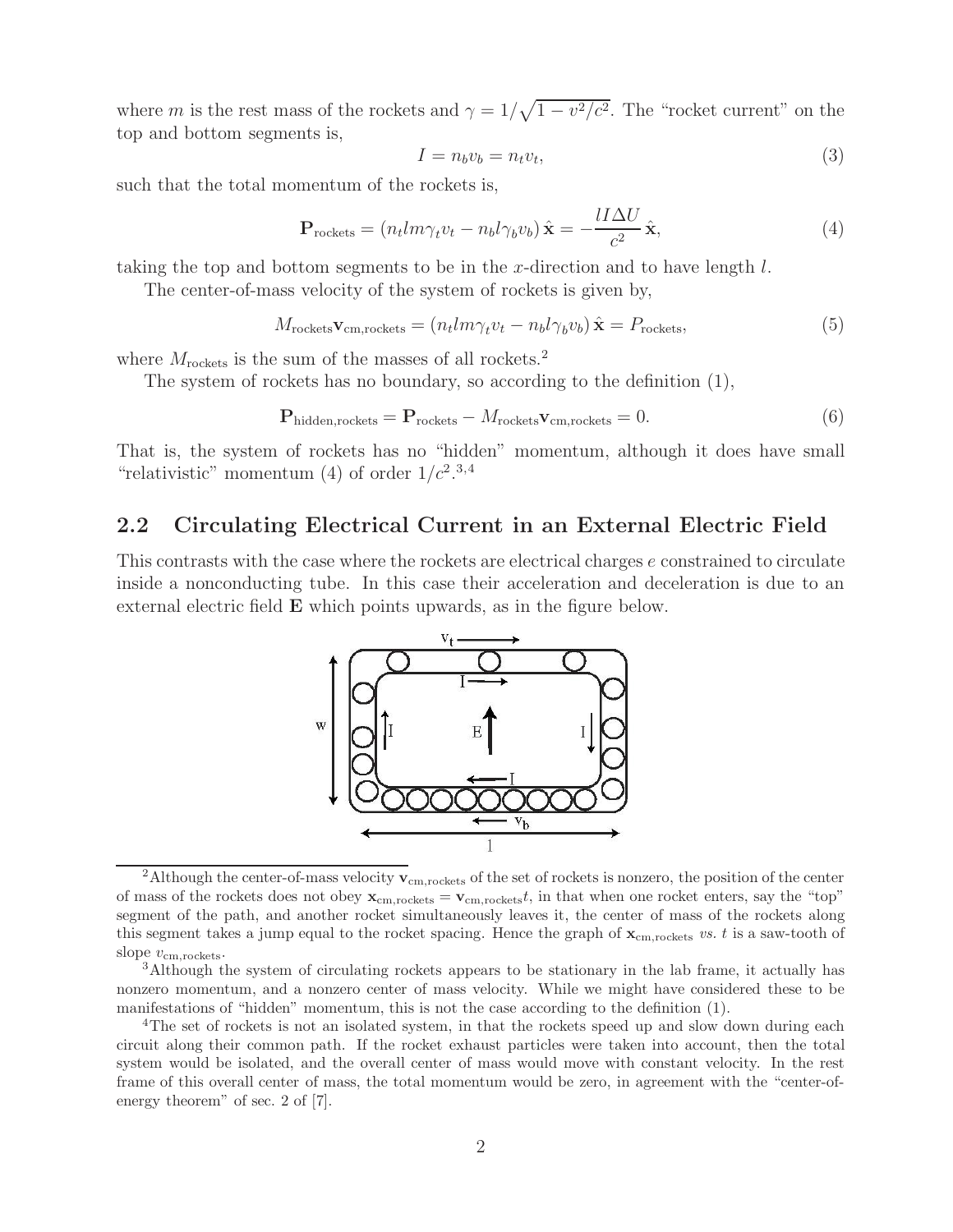The change in a charge's energy when moving distance  $w$  through this field is,

$$
\Delta U = eEw = e\Delta V,\tag{7}
$$

where w is the height of the loop and  $\Delta V$  is the difference in the external electric potential between the bottom and the top of the loop.

We can now consider the system to contain two subsystems, the charges, and the electromagnetic fields (which include both the external electric field and the fields of the charges). It is usual to consider there to be two loops of circulating charges, which has opposite signs of charge and velocity, such that the system of charges is electrically neutral.

The electrical current of the circulating charges is given by,

$$
I = en_b v_b = en_t v_t. \tag{8}
$$

The total momentum of the charges can now be written,

$$
\mathbf{P}_{\text{charge}} = (n_t l m \gamma_t v_t - n_b l \gamma_b v_b) \hat{\mathbf{x}} = -\frac{l I \Delta U}{c^2 e} \hat{\mathbf{x}} = -\frac{I l w E}{c^2 e} \hat{\mathbf{x}} = \frac{\mathbf{m} \times \mathbf{E}}{c},\tag{9}
$$

noting that the magnetic moment **m** of the loop of circulating charge is given (in Gaussian units) by,

$$
\mathbf{m} = \frac{I\mathbf{A}}{c} = \frac{I l w}{c} \hat{\mathbf{z}},\tag{10}
$$

where  $\hat{z}$  is out of the paper.

The center-of-mass velocity of the charges is given by

$$
M_{\text{charges}} \mathbf{v}_{\text{cm,charges}} = (n_t l m \gamma_t v_t - n_b l \gamma_b v_b) \hat{\mathbf{x}} = P_{\text{charges}},
$$
\n(11)

where  $M_{\text{charges}}$  is the sum of the masses of all charges. The subsystem of charges, like the system of rockets, has no "hidden" momentum according to the definition (1),

$$
\mathbf{P}_{\text{hidden,charges}} = \mathbf{P}_{\text{charges}} - M_{\text{charges}} \mathbf{v}_{\text{cm,charges}} = 0. \tag{12}
$$

The subsystem of the electromagnetic fields has nonzero momentum,

$$
\mathbf{P}_{\text{EM}} = \int \frac{\mathbf{E} \times \mathbf{B}}{4\pi c} d\text{Vol} = \int \frac{\mathbf{J}V}{c^2} d\text{Vol} = \frac{\mathbf{E} \times \mathbf{m}}{c} = -\mathbf{P}_{\text{charges}},\tag{13}
$$

where the third and fourth forms of eq. (13) are due to Furry [8]. Thus, the total momentum of the system is zero, whereas the total momentum of the system of circulating rockets was nonzero.

The center of energy of the electromagnetic fields is at rest in the lab frame, so  $\mathbf{v}_{cm,EM} =$ 0. Hence, according to definition (1, the electromagnetic subsystem has nonzero "hidden" momentum,

$$
\mathbf{P}_{\text{hidden,EM}} = \mathbf{P}_{\text{EM}} - M_{\text{EM}} \mathbf{v}_{\text{cm,EM}} = \mathbf{P}_{\text{EM}} = \frac{\mathbf{E} \times \mathbf{m}}{c} = -\mathbf{P}_{\text{charges}},\tag{14}
$$

where  $M_{\text{EM}} \equiv U_{|rmEM}/c^2$ .

*The use of definition (1) results in a significant change in the application of the term "hidden" momentum compared to that in [4, 5]. Now, the system of circulating rockets has no "hidden" momentum, whereas it was considered that they do in [5] (sec. VI). Also, the "hidden" momentum in the system of circulating current is now associated with the electromagnetic field and not with the charges, whereas in [4, 5] the charges were considered to have "hidden" momentum while the fields did not.*